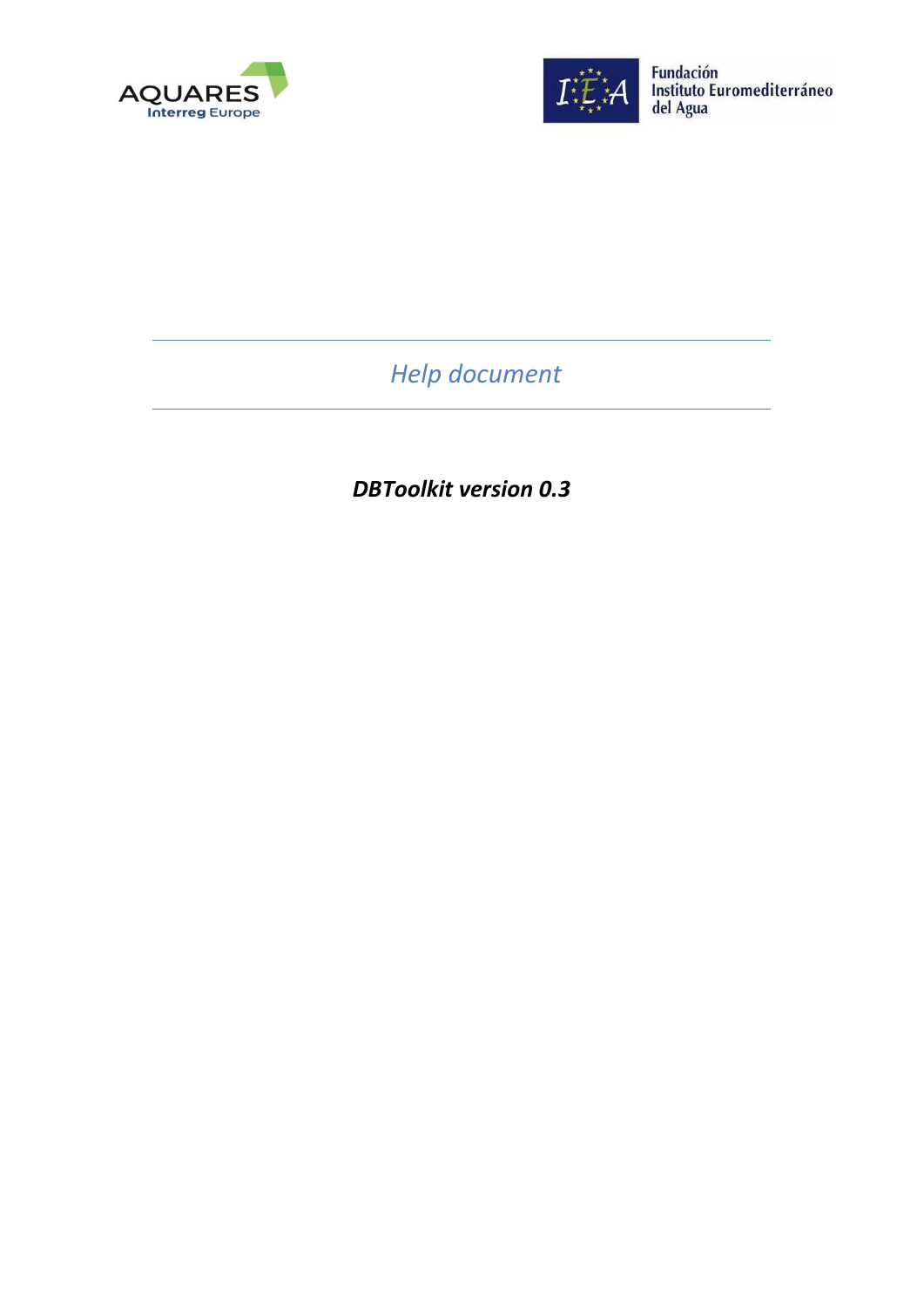



# Table of Contents

# <span id="page-1-0"></span>1. Introduction

The DBToolkit0.3.accdb database is an application that tries to provide a simple solution in the Access database, for a not specialized potential user in this kind of applications. The main objective is to interactively generate reportsthat can be useful to implement possible solutions to the current situation of potential users in the area of water reuse or to access examples available in AQUARES that may be related to the above said situation.

For this, a relational database has been implemented in the Access Database Management System (DBMS) that allows to relate the different contents studied in AQUARES, and a window-type environment to generate a report of the user's situation by answering four questions. The database is implemented under this technology due to its advantages over other technologies:

• The application can be used with a simple download of the file, running it locally on their own PC. This way, the user hasthe possibility of generating various reports, which can be kept for reuse, without the need for any type of installation.

• Its development allows the use of the most widely used DBMS in the world. Furthermore, it can be run on any PC that has Access or its free runtime installed.

• The conceptual scheme designed will allow us to scale the AQUARES interactive database to an application on a multi-user web server, with the advantage of being able to store the reports created by various users and thus be able to generate usage statistics, identify general needs of the users, etc.

In [Figure 1](#page-2-2) the conceptual design of the database is represented. It is made up of 16 entities or related tables. Seven tables (in orange color) correspond to index tables with the default information that will be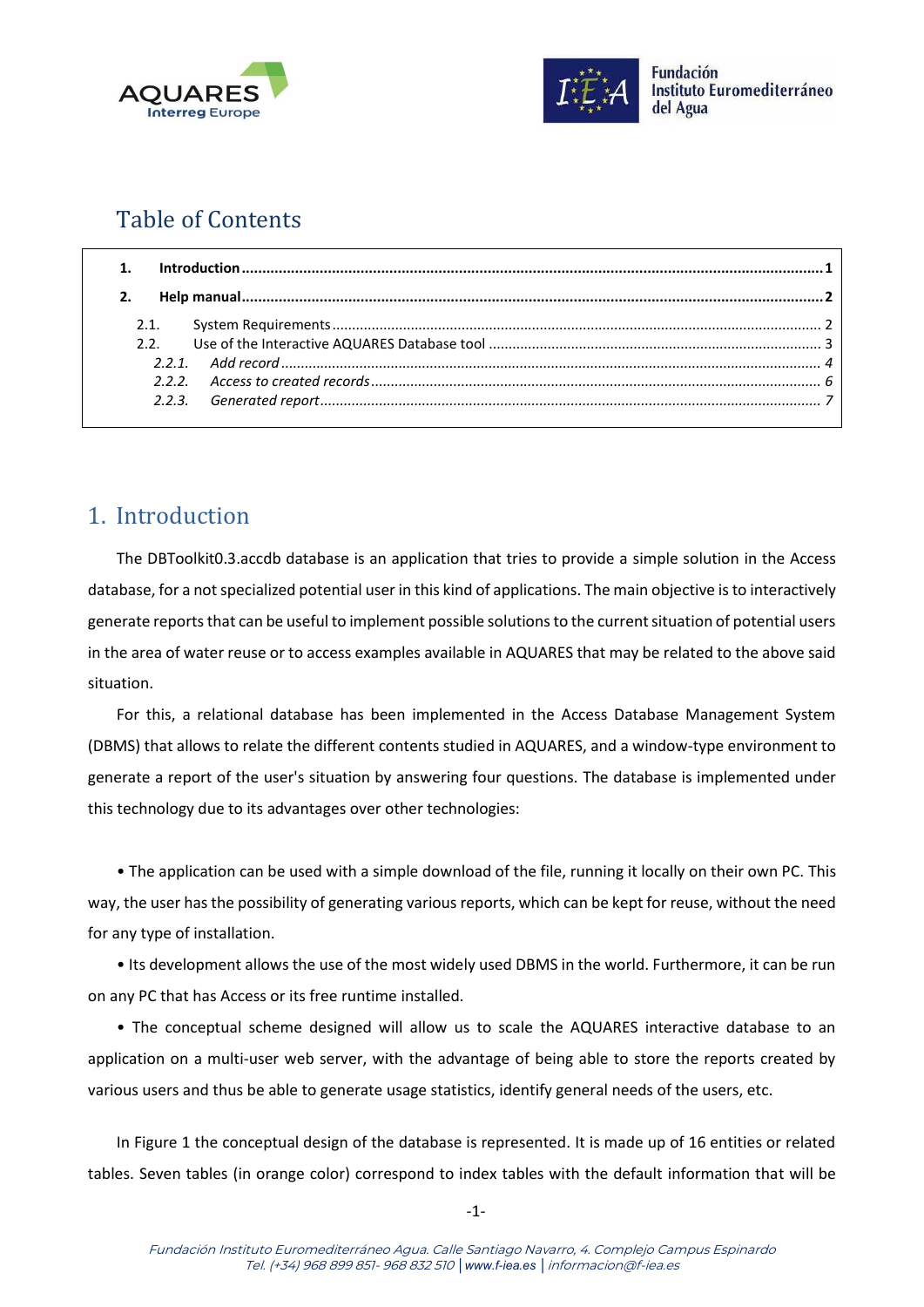



**Fundación** Instituto Euromediterráneo del Agua

incorporated into the final report. In this way, the user will create new information in the report creation form, being stored in the five tables (in blue color in [Figure 1\)](#page-2-2). From this information, responses are directly related to the first four index tables; These tables are related to the rest of the index tables from intermediate tables related all to all (in green color). In this way, it is possible to generate the resulting report in an automated way according to the questions answered by the user.



<span id="page-2-2"></span>Figure 1. Conceptual design of the database. Definition of entities (tables), variables contained in them (columns) and the relationships between them.

# <span id="page-2-0"></span>2. Help manual

## <span id="page-2-1"></span>2.1. System Requirements

It is necessary to have 64 bits Access 2007 or above. However, a 32-bit version is also included for users who do not have a 64-bit Operating System (DBToolkit0.3 32bits). Otherwise, the Access runtime can be used, available on the Microsoft page:

• 64bits:

[https://c2rsetup.officeapps.live.com/c2r/download.aspx?ProductreleaseID=AccessRuntimeRet](https://c2rsetup.officeapps.live.com/c2r/download.aspx?ProductreleaseID=AccessRuntimeRetail&language=en-us&platform=x64) [ail&language=en-us&platform=x64](https://c2rsetup.officeapps.live.com/c2r/download.aspx?ProductreleaseID=AccessRuntimeRetail&language=en-us&platform=x64)

• 32bits:

[https://c2rsetup.officeapps.live.com/c2r/download.aspx?ProductreleaseID=AccessRuntimeRet](https://c2rsetup.officeapps.live.com/c2r/download.aspx?ProductreleaseID=AccessRuntimeRetail&language=en-us&platform=x86) [ail&language=en-us&platform=x86](https://c2rsetup.officeapps.live.com/c2r/download.aspx?ProductreleaseID=AccessRuntimeRetail&language=en-us&platform=x86)

Although it is not a mandatory requirement, it is also advisable to install the ["Adobe Acrobta pdf Reader"](https://acrobat.adobe.com/us/en/acrobat/pdf-reader.html) program, because the application allows the resulting report to be exported to this type of file.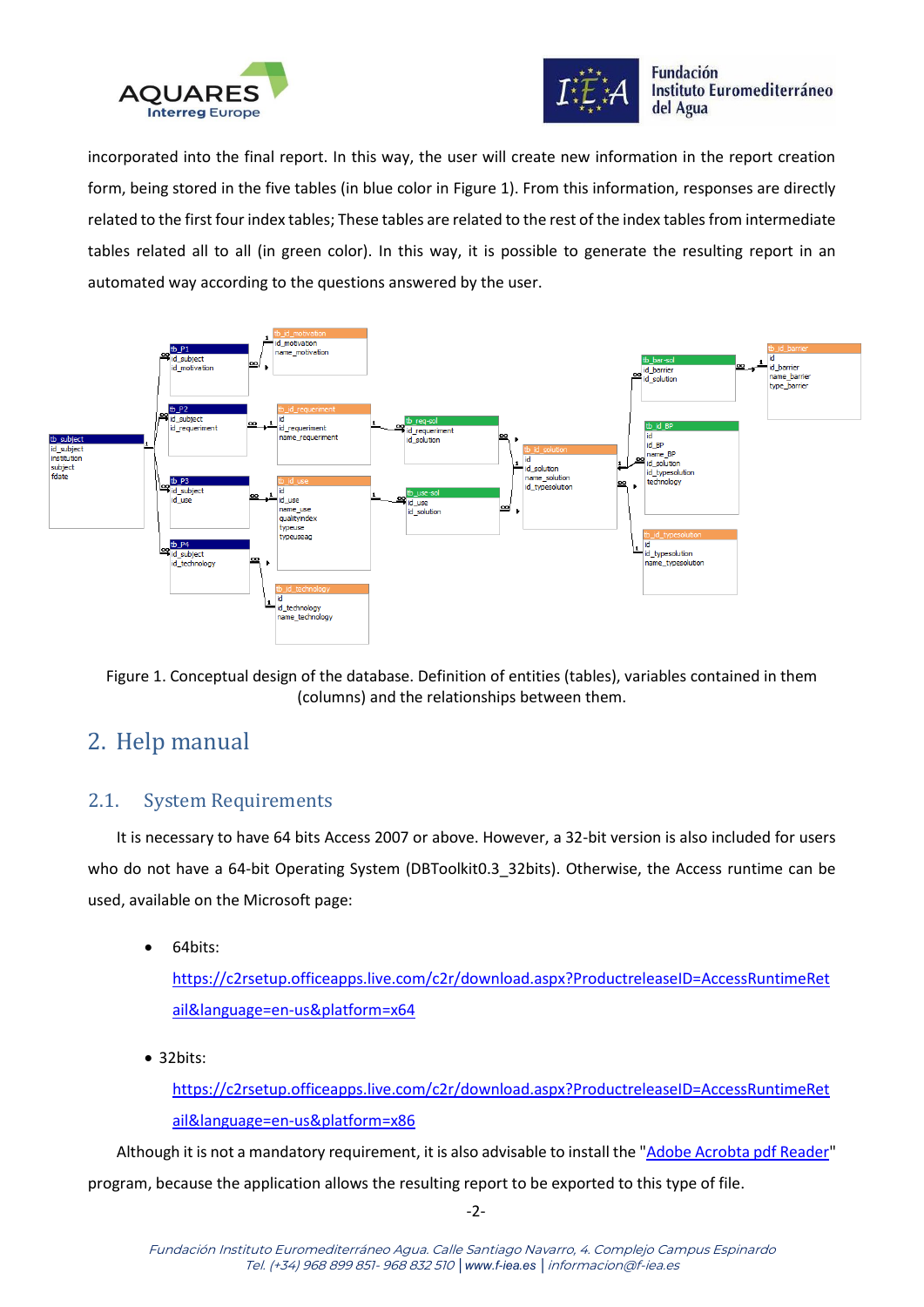



In the latest versions of Windows 10, it might appear a security warning [\(Figure 2\)](#page-3-1) the first time the file is run, due to the level of security in the execution of programs of the Operating System. In these cases, for its correct operation, you must click on the "Open" button.

| Aviso de seguridad de Microsoft Access                                                                                                                                                                                 |                                                 |          |  |
|------------------------------------------------------------------------------------------------------------------------------------------------------------------------------------------------------------------------|-------------------------------------------------|----------|--|
| Se identificó un posible problema de seguridad.                                                                                                                                                                        |                                                 |          |  |
| Advertencia: No es posible determinar si el contenido<br>procede de un origen de confianza. Debe dejar este<br>contenido deshabilitado a menos que de él dependa<br>cierta funcionalidad básica y confíe en su origen. |                                                 |          |  |
| Ruta de acceso del archivo:                                                                                                                                                                                            | C:\Users\gomariz\Desktop<br>\DBToolkit0.3.accde |          |  |
| Este archivo puede tener contenido no seguro que podría<br>dañar su equipo. ¿Desea abrir este archivo o cancelar la<br>operación?                                                                                      |                                                 |          |  |
| Más información                                                                                                                                                                                                        |                                                 |          |  |
|                                                                                                                                                                                                                        | Abrir                                           | Cancelar |  |

Figure 2. Windows 10 sample security warning.

### <span id="page-3-1"></span><span id="page-3-0"></span>2.2. Use of the Interactive AQUARES Database tool

When clicking on the file, the application will start with the main window [\(Figure 3\)](#page-3-2). The "Add record" button **allows to generate a new report (subsection [2.2.1\)](#page-4-0)** by the completion of the User general information and answering four questions through the options available in the dropdown menu. To access the list view and the reports already generated, just click the "Access to created records" and button. (subsection [2.2.2\)](#page-6-0).

<span id="page-3-2"></span>

Figure 3. Main login form.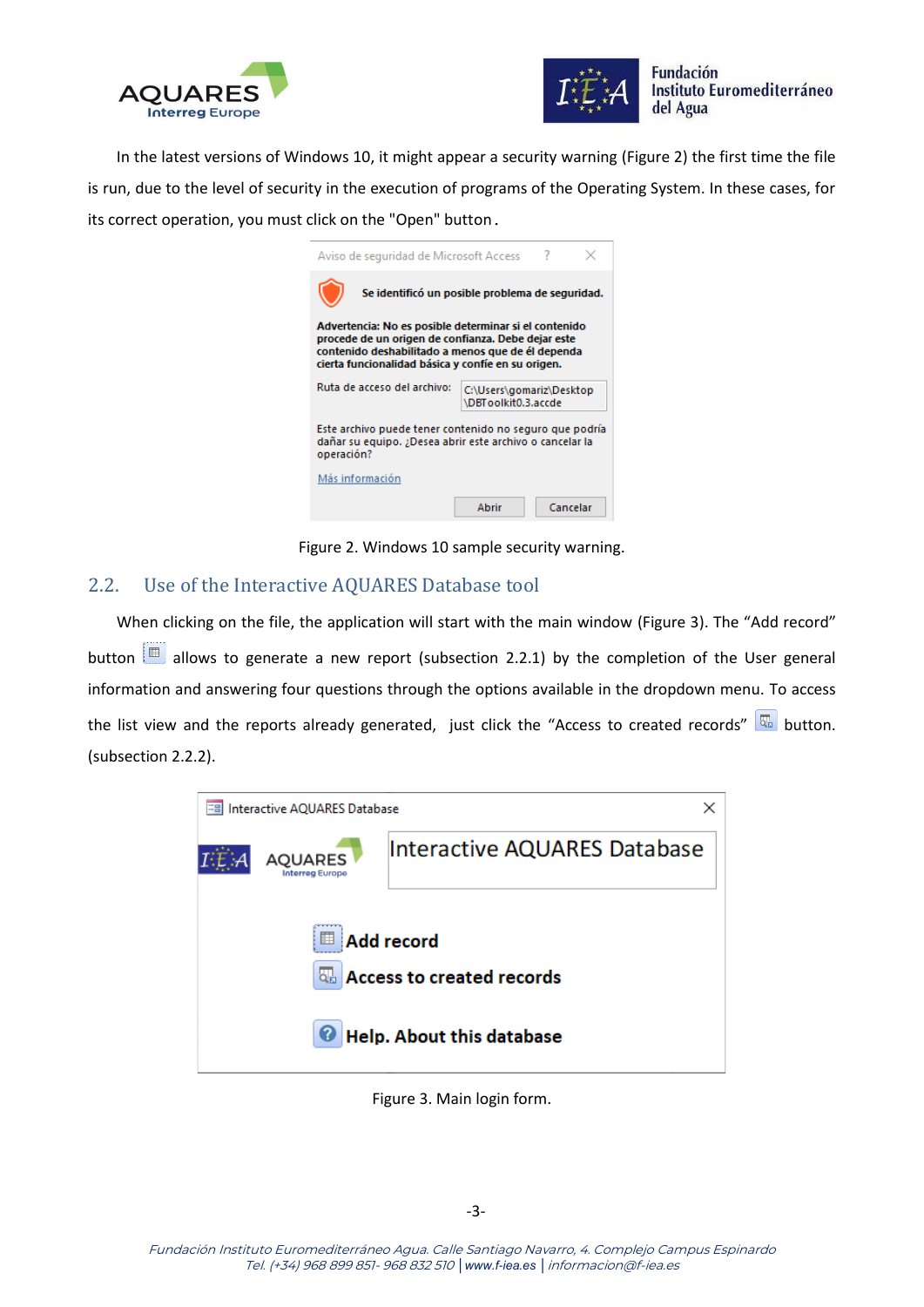



### <span id="page-4-0"></span>*2.2.1. Add record*

When clicking on the button  $\Box$  a new record introduction form starts [\(Figure 4\)](#page-4-1), whose main objective is to create a new report associated with a specific user and date. The functionalities of the workspaces are as follows:

| <b>EB</b> Create new report              |                                                                                                  | Exit button $\longrightarrow \times$ |
|------------------------------------------|--------------------------------------------------------------------------------------------------|--------------------------------------|
| <b>AOUARES</b><br><b>Interreg Europe</b> | Interactive AQUARES Database                                                                     |                                      |
| Institution:                             |                                                                                                  | <b>Start report</b>                  |
|                                          | $\mathsf{a}$                                                                                     | <b>Creation button</b>               |
| User:                                    |                                                                                                  |                                      |
|                                          |                                                                                                  | Create report                        |
| Generate report:                         | c)                                                                                               | b)                                   |
|                                          | <b>View-export report buttons</b><br>EXPORT REPORT <b>C</b><br>$\Box$<br>戶<br><b>VIEW REPORT</b> |                                      |

Figure 4. New report creation form.

- <span id="page-4-1"></span>a) General data of the new record: Information regarding the institution and user that is going to create the report.
- b) The button to generate the new report  $\overline{C}$  Create report : It starts the process of filling in the questionnaire subform (c)) by the user. For that, the "Institution" and "User" text boxes must be previously filled in.
- c) Completion space: This space is enabled when clicking on the button to create a new report [\(Figure 5\)](#page-5-0). Its objective is to allow the user to easily answer the four questions that will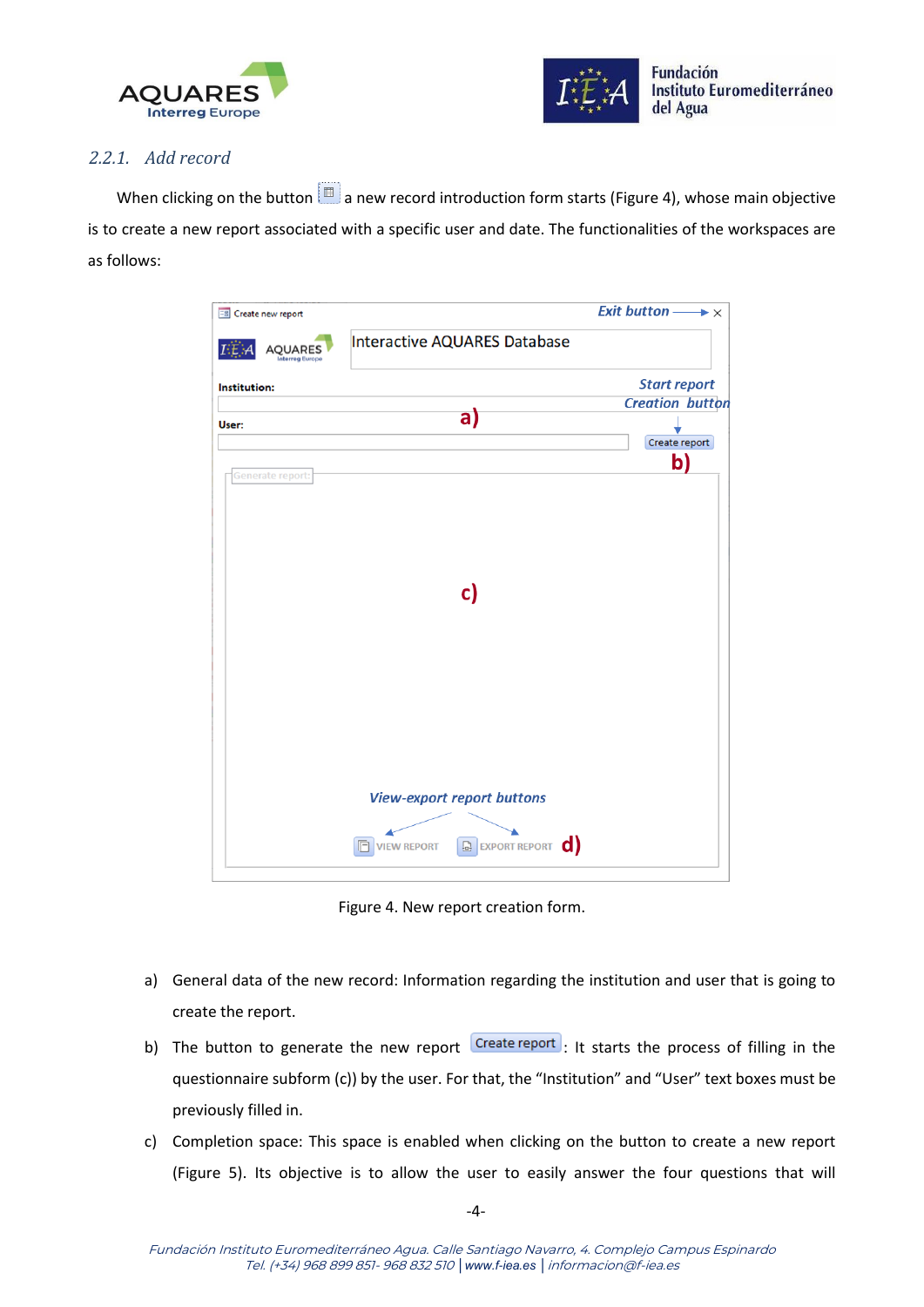



#### **Fundación** Instituto Euromediterráneo del Agua

automatically generate the report. For that purpose, the user can select from the drop-down text boxes available with default settings. Multiple answers can be provided in each question, by clicking on the "new record" drop-down button (see details [Figure 5\)](#page-5-0). In this example, the first question has been filled with two answers and the second one is being filled in. In the second question, a vertical scroll of navigation can be observed, which appears when more than three answers are given to the question. To add a new answer, the user must select "New record" and click on the drop-down button. The application also permits the elimination of an answer. For that, the record to delete must be selected first, and then the DELETE keyboard button is to be clicked, which is on the left side of the mouse (see [Figure 6\)](#page-6-1).

|              | <b>EB</b> Create new report             |                                                                                                       | ×             |
|--------------|-----------------------------------------|-------------------------------------------------------------------------------------------------------|---------------|
|              | AOUARES<br><b>Interreg Europe</b>       | Interactive AQUARES Database                                                                          |               |
| Institution: |                                         |                                                                                                       |               |
|              | Euro-Mediterranean Water Institute      |                                                                                                       |               |
| User:        |                                         |                                                                                                       |               |
|              | <b>Francisco Gomariz Castillo</b>       |                                                                                                       | Create report |
|              |                                         |                                                                                                       |               |
|              | <b>Generate report:</b>                 |                                                                                                       |               |
|              |                                         | What is your motivation to implement measures which encourage water reuse?                            |               |
|              |                                         | Motivation                                                                                            |               |
|              | Lack of water                           |                                                                                                       |               |
|              | Reduction of discharges to water bodies |                                                                                                       | $\checkmark$  |
| $*$          |                                         |                                                                                                       |               |
|              |                                         | Please choose which situation or situations belong to your region                                     |               |
|              |                                         | Requeriment                                                                                           |               |
|              | Cost saving for Public Authorities      |                                                                                                       |               |
|              | Job creation                            |                                                                                                       |               |
| *            | New record                              |                                                                                                       |               |
|              |                                         | What uses are considered as a priority in your region to benefit from reused water?                   |               |
|              |                                         | <b>Use</b>                                                                                            |               |
| ₩            |                                         |                                                                                                       | $\checkmark$  |
|              |                                         |                                                                                                       |               |
|              |                                         |                                                                                                       |               |
|              |                                         | Technologies to be implemented so that water is not the limiting factor for the activity of such uses |               |
|              |                                         | Technology                                                                                            |               |
| *            |                                         |                                                                                                       | $\checkmark$  |
|              |                                         |                                                                                                       |               |
|              |                                         |                                                                                                       |               |
|              |                                         | <b>VIEW REPORT</b><br>F.<br><b>EXPORT REPORT</b>                                                      |               |
|              |                                         |                                                                                                       |               |

<span id="page-5-0"></span>Figure 5: "Create report".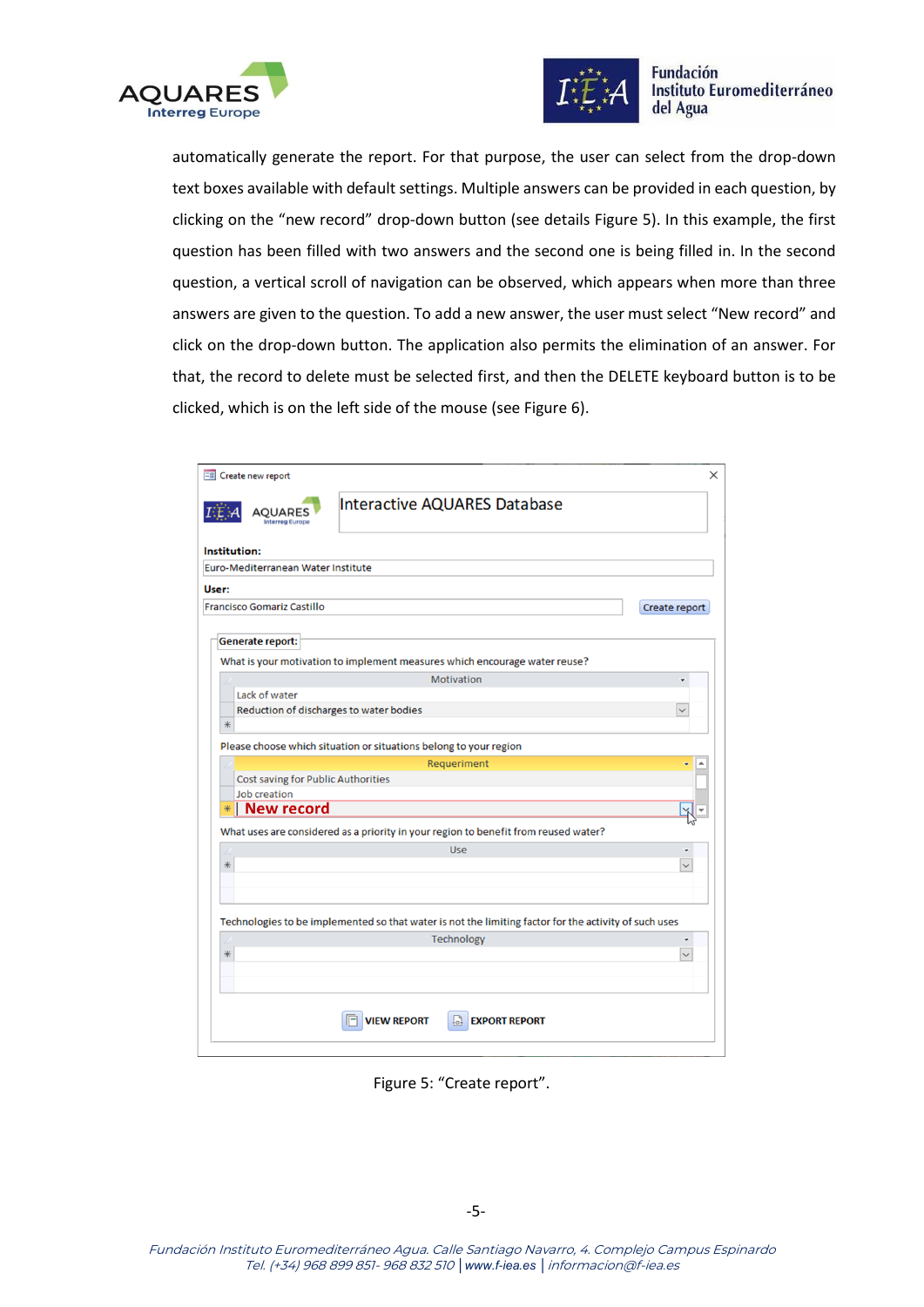



Please choose which situation or situations belong to your region



<span id="page-6-1"></span>Figure 6. Example of record deletion in question 2. In this example, the first record has been selected.

- d) The buttons to generate the report (see subsection [2.2.3\)](#page-7-0), which will be activated next to the space for filling in; (it allows a preview and export in pdf format):
	- The button "View report"  $\Box$ : Generates the report in a continuous form as a preview.
	- The button "Export report"  $\frac{1}{2}$ : Exports and displays the report in a pdf format. The report will be created by default in the directory where the application is located.

### <span id="page-6-0"></span>*2.2.2. Access to created records*

The main dashboard button 'Access to created records' opens a window to select and/or manage the reports already created in the 'Add record' window. An example of the record selection window is shown in Figure 6. The space "Active report tab" represents each of the reports generated. It presents information regarding the active report (Number, Date, Institution, and Subject) and the button "Delete report"  $\overline{\mathbb{R}}$ . As observed in the "Navigation bar" there are two examples of reports available (the second of which is active), allowing the user to scroll through all the available reports. Once the report is active, the user can export the report by clicking the 'View-export report' button.

| = Select report<br><b>AQUARES</b><br><b>Interreg Europe</b>                                   |                                                                      | <b>Interactive AQUARES Database</b>         |                                   |
|-----------------------------------------------------------------------------------------------|----------------------------------------------------------------------|---------------------------------------------|-----------------------------------|
| Select report:                                                                                |                                                                      | <b>Active report tab</b>                    |                                   |
| <b>Number of report:</b>                                                                      | Date:                                                                | 08/04/2021 9:32:54                          | Delete report<br>气                |
| <b>Institution:</b> Euro-Mediterranean Water Institute<br>Subject: Francisco Gomariz Castillo |                                                                      |                                             |                                   |
| Registro: 14 4 2 de 2<br><b>Navigation bar</b><br>ķ-                                          | $H \rightarrow \infty$ $I_{\infty}$ Sin filtro<br><b>View report</b> | <b>Buscar</b><br>Ð.<br><b>Export report</b> | <b>View-export report buttons</b> |

Figure 7. Select report window. The text in blue refers to the components available in it.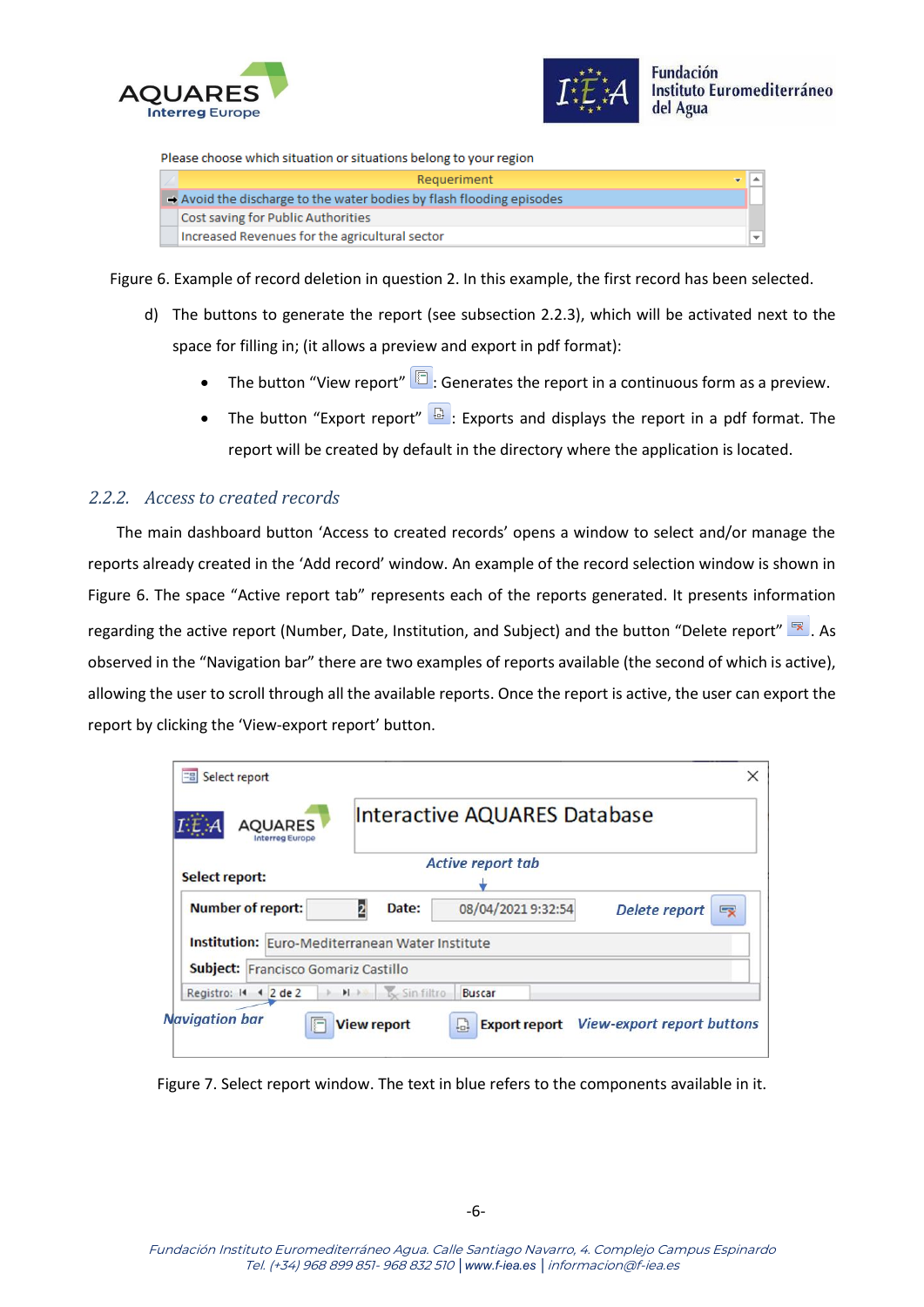



### <span id="page-7-0"></span>*2.2.3. Generated report*

The report generated by the application has been structured in four main sections:

1. **Initial solution** (first page) [\(Figure 8\)](#page-7-1): This section summarizes the user responses to the four questions posed, including the internal code of the selected records. For the selected uses, the "Quality Index" is included, which reflects the quality code for the reuse of water defined in the Royal Decree 1620/2007 from Official State Bulletin (BOE) nº 294, 2007 [\(BOE-A-2007-21092\)](https://www.boe.es/eli/es/rd/2007/12/07/1620). This Index serves as a reference to access 'Annex I.A.: Quality criteria for water reuse depending on its usage', whereby the required quality values are specified.

| Institution:          |                                         |                                                                                          |     |
|-----------------------|-----------------------------------------|------------------------------------------------------------------------------------------|-----|
|                       | Furo-Mediterranean Water Institute      |                                                                                          |     |
| Subject:              |                                         |                                                                                          |     |
|                       | Francisco Gomariz Castillo              |                                                                                          |     |
| 1. Initial situation: |                                         | 1.1. What is your motivation to implement measures which encourage water reuse?          |     |
|                       | Reduction of discharges to water bodies | 1.2. Please choose which situation or situations belong to your region                   |     |
|                       | N9 Energy and carbon savings            | 1.3. What uses are considered as a priority in your region to benefit from reused water? |     |
|                       | Type of use: Agricultural               | <b>Quality index:</b>                                                                    | 2.2 |

Figure 8. Initial situation: Details of the first section of the report.

- <span id="page-7-1"></span>2. **Solution proposal to implement based on the initial or current situation** [\(Figure 9\)](#page-8-0): From the report's second page on, some possible solutions are listed to be implemented depending on the initial situation selected and the uses considered imperative.
- 3. **Examples included in AQUARES related to the proposed solutions** [\(Figure 10\)](#page-9-0): It includes examples of AQUARES projects (clicking on its name, access to its main page is provided) which may be of the user's interest.
- 4. **Main barriers for the implementation of such measures** [\(Figure 11\)](#page-9-1)**:** The report generated includes possible barriers that may exist to implement the proposed solutions.
- 5. **Financial solutions for Water Reuse** [\(Figure 12\)](#page-10-0)**:** This section includes general access to the document made in the framework of AQUARES on possible solutions.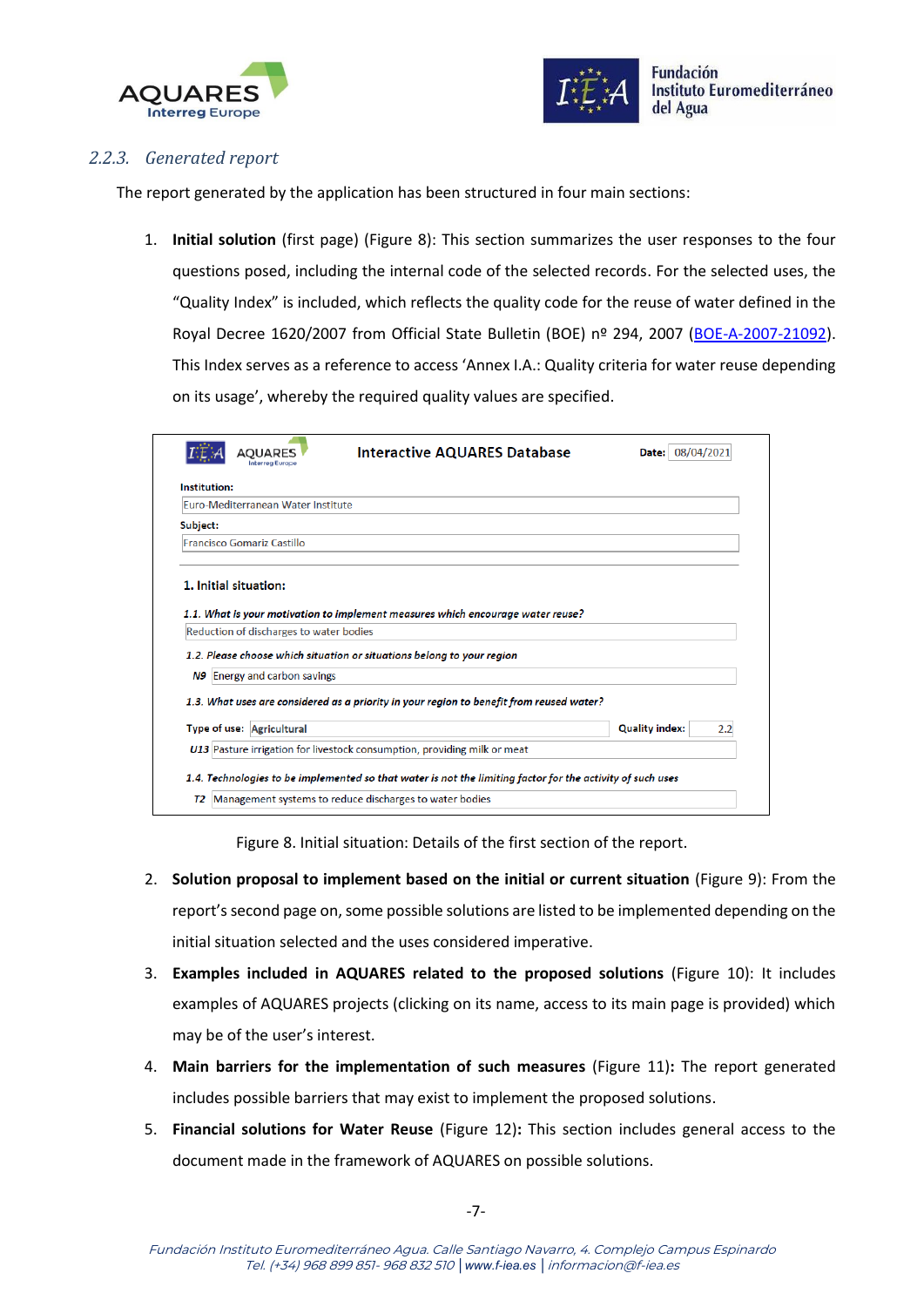



|           | <b>Interactive AQUARES Database</b><br>Date: 08/04/2021<br>2. According to the initial situation, the solutions under study to implement in your region                                                 |
|-----------|---------------------------------------------------------------------------------------------------------------------------------------------------------------------------------------------------------|
|           | would be:                                                                                                                                                                                               |
|           | 2.1. Based on current situation                                                                                                                                                                         |
| <b>N9</b> | <b>Energy and carbon savings</b>                                                                                                                                                                        |
|           | <b>Possible solutions:</b>                                                                                                                                                                              |
| S7        | Governance and policies to overcome the sector barriers                                                                                                                                                 |
|           | S7D Policies aimed at reducing energy consumption in water filtration                                                                                                                                   |
|           | S2 Management systems to reduce water discharges to the water badies                                                                                                                                    |
|           | S2C Collecting systems of grey water and stormwater to be treated and allocated to other urban uses                                                                                                     |
| S3        | Technological solutions to automate processes in the water reuse cycle                                                                                                                                  |
| S3C       | Administrative measures to control the polluting contribution to the process                                                                                                                            |
|           | S3B Other impovements of the treatment process                                                                                                                                                          |
| S3A       | Use of telemetry for a real-time control of the process                                                                                                                                                 |
| S4        | <b>Water treatment technologies</b>                                                                                                                                                                     |
|           | S4G The MBR technology consists in providing a high quality wastewater treatment with low surplus sludge<br>production                                                                                  |
|           | S4F  AMBR is an aerobic wastewater treatment solution, which combines aeration with membrane bioreactor<br>technology. It provides high quality wastewater treatment with low surplus sludge production |
|           | S4M Biogas production to reduce energy consumption                                                                                                                                                      |
|           | S4L Pure anaerobic treatment                                                                                                                                                                            |
|           | 2.2. Based on priority uses<br>U13 Pasture irrigation for livestock consumption, providing milk or meat                                                                                                 |
|           | <b>Possible solutions:</b>                                                                                                                                                                              |
|           | S5 Non-common uses found in the project                                                                                                                                                                 |
|           | S5A Indirect water reuse use                                                                                                                                                                            |

<span id="page-8-0"></span>Figure 9. Second section's details: Possible solutions to implement depending on the initial situation.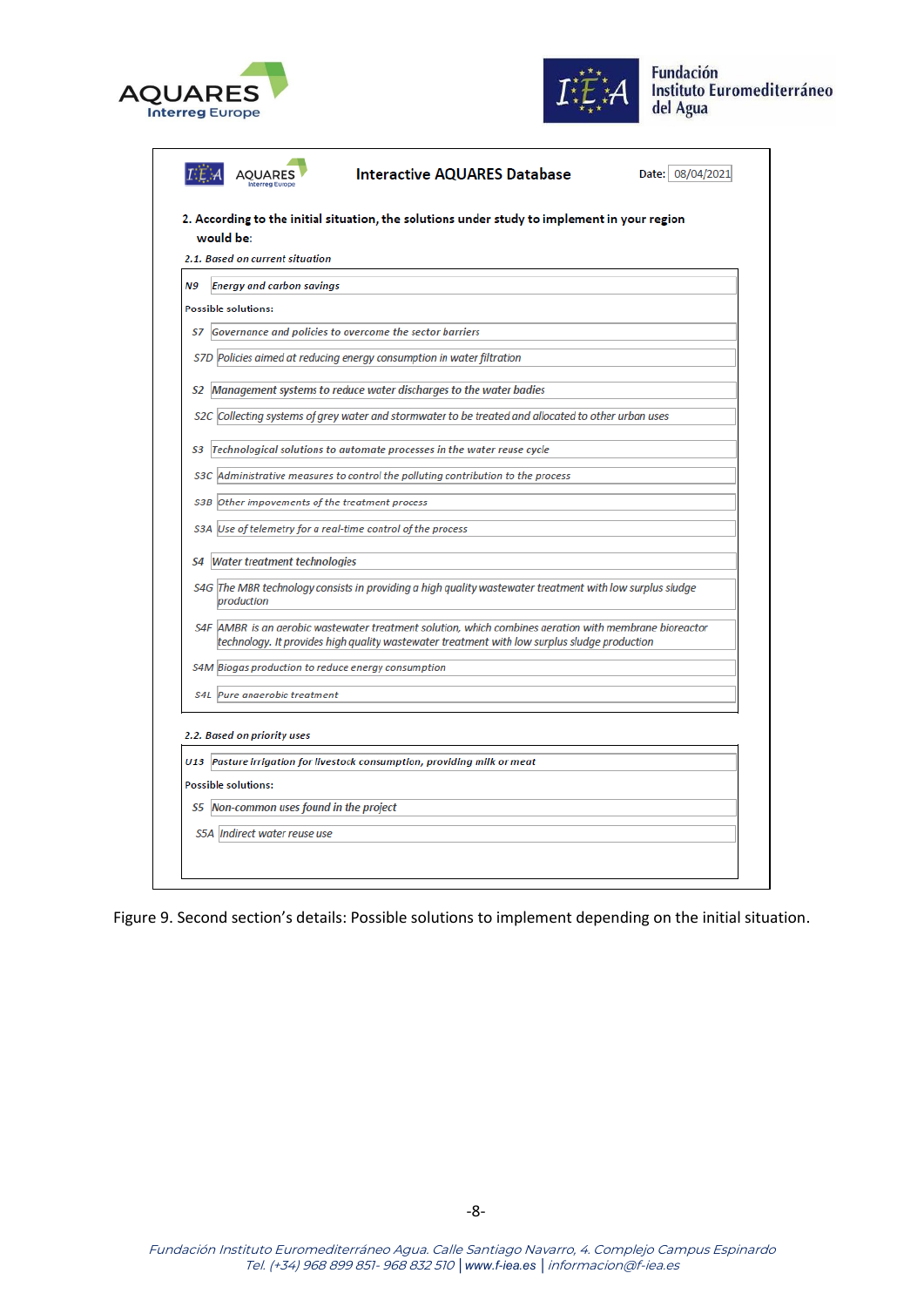



| <b>AOUARES</b>                                              | <b>Interactive AQUARES Database</b>                                                                 | Date: 08/04/2021 |
|-------------------------------------------------------------|-----------------------------------------------------------------------------------------------------|------------------|
|                                                             |                                                                                                     |                  |
| 3.1. For current situation                                  | 3. The examples found in AQUARES that you might look at would be:                                   |                  |
|                                                             | S2C Collecting systems of grey water and stormwater to be treated and allocated to other urban uses |                  |
| <b>Examples:</b>                                            |                                                                                                     |                  |
| Botanica $K$ – system of grey waste water management        |                                                                                                     |                  |
| Rainwater reuse for service vehicle washing                 |                                                                                                     |                  |
|                                                             | Use of rainwater collected in the Regional Fund for Environmental Protection and Water Management   |                  |
|                                                             | Water reuse at the building level - Condminio di via Sassetti                                       |                  |
| S3A Use of telemetry for a real-time control of the process |                                                                                                     |                  |
| <b>Examples:</b>                                            |                                                                                                     |                  |
| <b>New Water - Automated Distribution System</b>            |                                                                                                     |                  |
| Smart Irriaation and water reused for aariculture use       |                                                                                                     |                  |
|                                                             | Telemetry system for sewage pumping stations in Municipality of Trikala                             |                  |
| Other impovements of the treatment process<br>S3B           |                                                                                                     |                  |
| <b>Examples:</b>                                            |                                                                                                     |                  |
| <b>New Water - Highly Polished Treated Effluent</b>         |                                                                                                     |                  |

<span id="page-9-0"></span>Figure 10. Third section's details: Examples included in the AQUARES project associated with the S2C solution.

|                            | AOUARES | <b>Interactive AQUARES Database</b>                                                             | Date: 08/04/2021 |
|----------------------------|---------|-------------------------------------------------------------------------------------------------|------------------|
|                            |         | 4. The main barriers for the implementation of such measures would be:                          |                  |
| 4.1. For current situation |         |                                                                                                 |                  |
| S2C.                       |         | Collecting systems of grey water and stormwater to be treated and allocated to other urban uses |                  |
|                            |         | Type of barrier: No examples have been indentified for this solution yet                        |                  |
|                            |         | B99 No examples have been indentified for this solution yet                                     |                  |
| 4.2. For priority uses     |         |                                                                                                 |                  |
| S4A                        |         | Sand Filtration (for swimming-pools and prefiltration)                                          |                  |
|                            |         |                                                                                                 |                  |

<span id="page-9-1"></span>Figure 11. Fourth section's details: Possible barriers to implementing the identified measures.